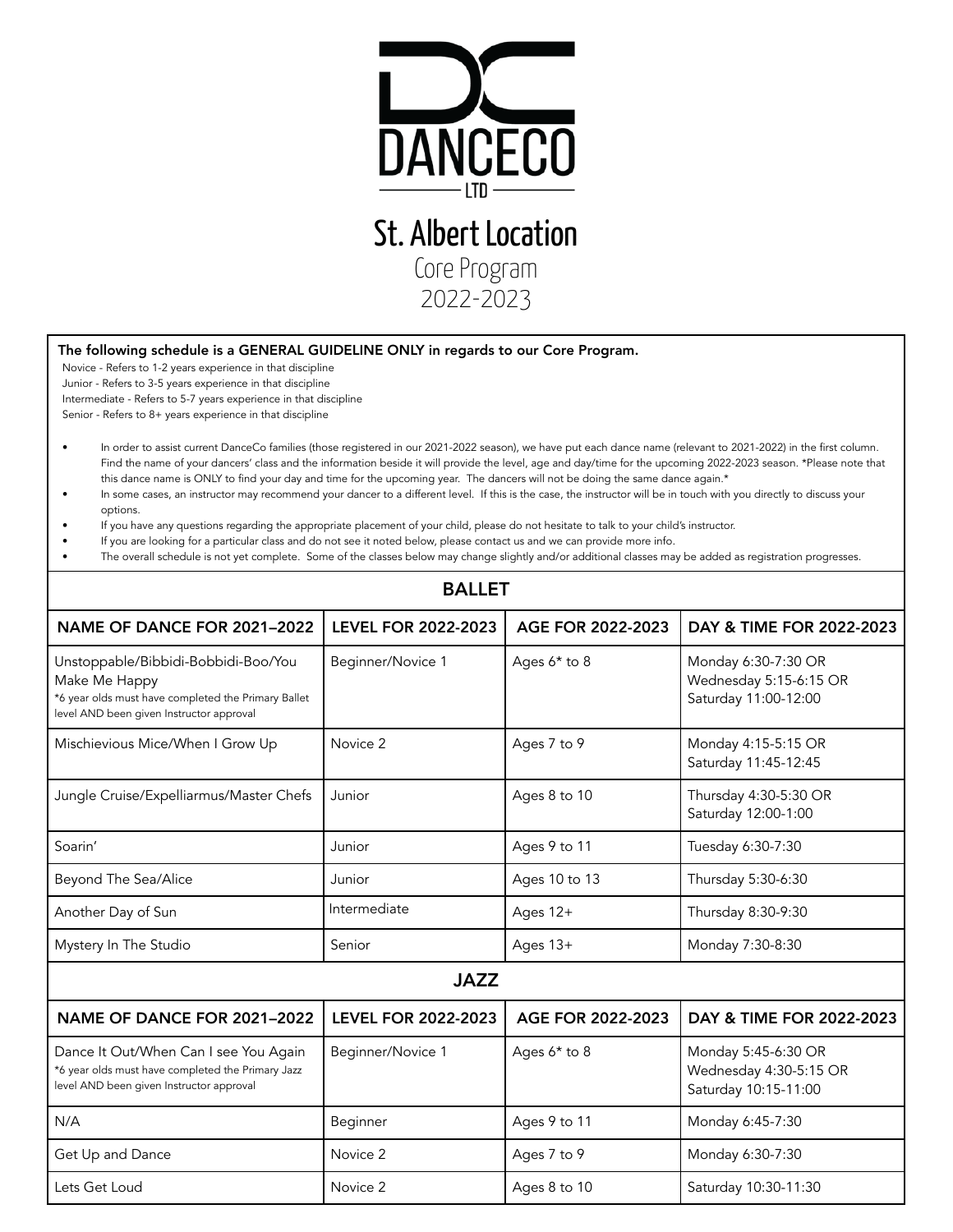| Wings                                                                                                                                | Novice 2                   | Ages 10 to 12     | Monday 7:30-8:30                              |  |  |
|--------------------------------------------------------------------------------------------------------------------------------------|----------------------------|-------------------|-----------------------------------------------|--|--|
| Girls Girls/In This Together/<br>Hit The Road Jack                                                                                   | Junior                     | Ages 9 to 11      | Monday 6:15-7:15                              |  |  |
| End Of Time/Bad                                                                                                                      | Junior                     | Ages 10 to 12     | Saturday 10:45-11:45                          |  |  |
| <b>Beautiful People</b>                                                                                                              | Intermediate               | Ages 12 to 14     | Thursday 4:15-5:15                            |  |  |
| Warrior                                                                                                                              | Intermediate               | Ages 13+          | Wednesday 7:15-8:15                           |  |  |
| Round and Round                                                                                                                      | Senior                     | Ages 14+          | Monday 7:30-8:30                              |  |  |
| <b>MUSICAL THEATRE</b>                                                                                                               |                            |                   |                                               |  |  |
| NAME OF DANCE FOR 2021-2022                                                                                                          | <b>LEVEL FOR 2022-2023</b> | AGE FOR 2022-2023 | DAY & TIME FOR 2022-2023                      |  |  |
| Christmastown                                                                                                                        | N/A                        | Ages 7+           | Saturday 1:15-2:00                            |  |  |
| When You're An Addams                                                                                                                | N/A                        | Ages 11+          | Saturday 11:45-12:30                          |  |  |
| <b>HIP HOP</b>                                                                                                                       |                            |                   |                                               |  |  |
| NAME OF DANCE FOR 2021-2022                                                                                                          | <b>LEVEL FOR 2022-2023</b> | AGE FOR 2022-2023 | DAY & TIME FOR 2022-2023                      |  |  |
| N/A                                                                                                                                  | Beginner                   | Ages 7 to 9       | Tuesday 6:30-7:15                             |  |  |
| <b>HEAT</b>                                                                                                                          | Beginner/Novice            | Ages 10 to 12     | Monday 7:15-8:15                              |  |  |
| N/A                                                                                                                                  | Beginner/Novice            | Ages 12+          | Tuesday 8:15-9:15                             |  |  |
| Hold The Drama/2 Many Hits/Jump<br>*6 year olds must have completed the Primary Hip-<br>Hop level AND been given Instructor approval | Beginner/Novice 1          | Ages 6* to 8      | Tuesday 4:45-5:30                             |  |  |
| Blast Off/Prime/No Limit                                                                                                             | Novice 1                   | Ages 8 to 10      | Wednesday 4:15-5:15 OR<br>Wednesday 5:15-6:15 |  |  |
| Get Up!                                                                                                                              | Novice 2                   | Ages 8 to 10      | Tuesday 5:30-6:30                             |  |  |
| Get Loose/Rock On!                                                                                                                   | Novice 2/Junior            | Ages 7 to 9       | Wednesday 5:15-6:15                           |  |  |
| Ace of Diamonds/We Like To Party                                                                                                     | Junior                     | Ages 10 to 12     | Wednesday 6:15-7:15                           |  |  |
| Excuuuuse Me                                                                                                                         | Junior                     | Ages 10 to 12     | Thursday 6:15-7:15                            |  |  |
| <b>MMACKKABLEZ</b>                                                                                                                   | Junior                     | Ages 11 to 13     | Tuesday 7:15-8:15                             |  |  |
| <b>Besties</b>                                                                                                                       | Junior/Intermediate        | Ages 12 to 14     | Thursday 5:15-6:15                            |  |  |
| The Takeover                                                                                                                         | Intermediate               | Ages 12 to 14     | Thursday 7:15-8:15                            |  |  |
| Ignis                                                                                                                                | Intermediate/Senior        | Ages 14+          | Wednesday 8:15-9:15                           |  |  |
| Squad Up                                                                                                                             | Intermediate/Senior        | Ages 13+          | Monday 6:15-7:15                              |  |  |
| Project Three                                                                                                                        | Boys - Junior/Inter        | Ages 11+          | Wednesday 7:15-8:15                           |  |  |
| <b>LYRICAL</b>                                                                                                                       |                            |                   |                                               |  |  |
| NAME OF DANCE FOR 2021-2022                                                                                                          | <b>LEVEL FOR 2022-2023</b> | AGE FOR 2022-2023 | DAY & TIME FOR 2022-2023                      |  |  |
| N/A<br>*Lyrical/Contemporary                                                                                                         | Beginner                   | Ages 12+          | Monday 8:30-9:30                              |  |  |
| N/A                                                                                                                                  | Beginner/Novice            | Ages 8 to 11      | Saturday 1:15-2:15                            |  |  |
| Love Now                                                                                                                             | Beginner/Novice            | Ages 8 to 11      | Wednesday 6:15-7:15                           |  |  |